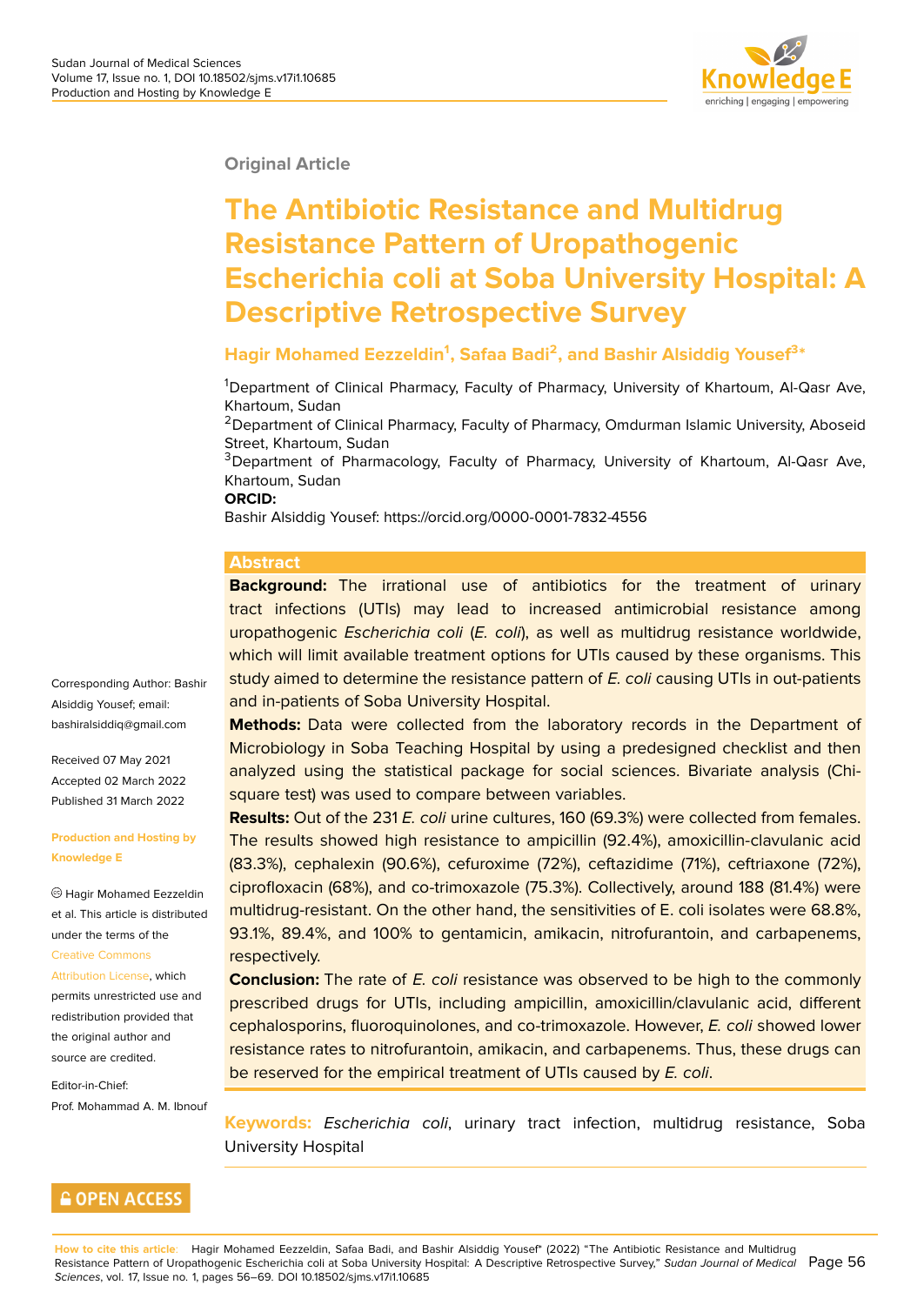### **1. Introduction**

Urinary tract infections (UTIs) are one of the most frequent infectious diseases that affect humans and is considered a critical public health problem [1, 2]. In United States, UTIs are responsible for around 7 million clinic visits per year and cost \$2 billion annually [1]. The main etiology of UTIs is the microbial invasion to different tissues of the urinary tract system [3]. Among bacteria causing UTIs, *Escherichia coli* (*E. coli*) is considered as the most predominant cause of both community and nosocomial UTIs. Other UTI[ca](#page-10-0)using bacteria include *Proteus spp, Staphylococcus Saprophyticus, Klebsiella spp*, and other *En[te](#page-10-1)robacteriaceae* [2, 4]. Clinically, *E. coli* can cause uncomplicated and complicated UTIs. In uncomplicated UTIs, individuals develop infection without any structural or neurological abnormalities in the urinary tract; it can either be upper UTIs (pyelonephritis) or lower UTIs (cystitis) [5]. Many risk factors are associated with UTIs, including a previous UTI, female gender, vaginal infection, obesity, diabetes, and genetic susceptibility [6]. In complicated UTIs, other factors such as compromised immune system, urinary obstruction, neurologic[al](#page-10-2) disease, renal failure, and foreign bodies can predispose to UTI [7, 8].

Treatment o[f U](#page-10-3)TIs requires assessment of the patient by evaluating the symptoms or signs, determining the type of UTI, and knowing the previous antimicrobial therapy in case of recurrent infection [9]. Many antibiotics commonly prescribed for the treatment of UTIs include ciprofloxacin, nitrofurantoin, co-trimoxazole, and ampicillin [10]. According to clinical practice guidelines, fluoroquinolones have been recommended for lower UTIs, whereas intravenous ceph[al](#page-11-0)osporins are commonly administered for upper UTIs. Moreover, the recommended first-line antimicrobial for acute uncomplicated [bac](#page-11-1)terial infection is nitrofurantoin or fosfomycin or co-trimoxazole; the second-line options include fluoroquinolones and β-lactams antibiotics, while for β-lactamase-producing organisms, it recommends using fosfomycin or fluoroquinolones or piperacillin-tazobactam or carbapenems. Whereas, for multi-drug resistance (MDR), the recommended antibiotics are fluoroquinolones, ceftazidime, piperacillin-tazobactam, carbapenems, aminoglycosides, and colistin [11]. However, extensive use of antibiotics in treating UTIs is highly correlated to antimicrobial resistance [1, 12] and the emergence of MDR that is defined as organisms being resistant to at least three classes of antimicrobial agents [13]. Moreover, antibiotic resistance i[s a](#page-11-2) public health problem, which may result in treatment failure and poor clinical outcomes such as development of complications, prolonged hospitalization, and need for intravenous therapy [14, 15].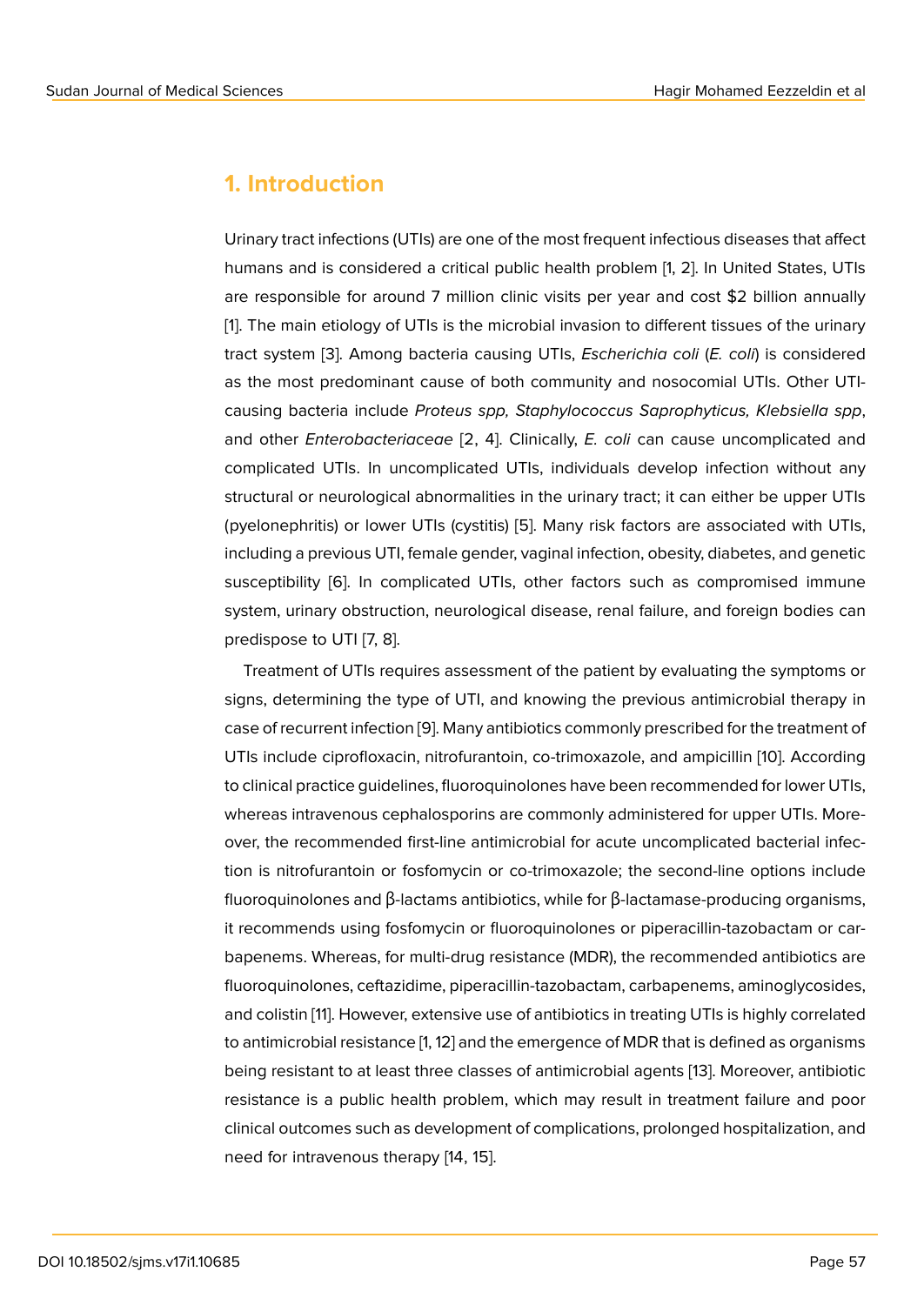Knowledge of the causative organisms and their sensitivity pattern is crucial for empirical therapy for various infections. Since *E. coli* is the most predominant causative agent for UTIs, regular antibiogram of *E. coli* strains at different hospitals is crucial for better adaptation of empirical antibiotic therapy. Hence, our study aimed to explore the pattern of antibiotic resistance by uropathogenic *E.coli* isolate from urine samples at Soba University Hospital in Khartoum State.

# **2. Materials and Methods**

#### **2.1. Study setting**

This retrospective cross-sectional hospital-based survey used medical records of the patients visiting Soba Hospital in Khartoum, Sudan between January and December 2017, who underwent the antibiotic sensitivity test (disc-diffusion method) for the *E. coli* isolates.

### **2.2. Inclusion and exclusion criteria**

All medical records of patients for whom *E. coli* antibiogram was done were included, while patient records with incomplete information were excluded.

### **2.3. Sample size and sampling method**

A total of 231 patients met the inclusion criteria and were included in the study.

### **2.4. Data collection tool**

Data were collected retrospectively from patient records using a data collection sheet, which consisted of the sociodemographic data of the patient, and the list of used medications with the sensitivity findings (sensitive or resistant).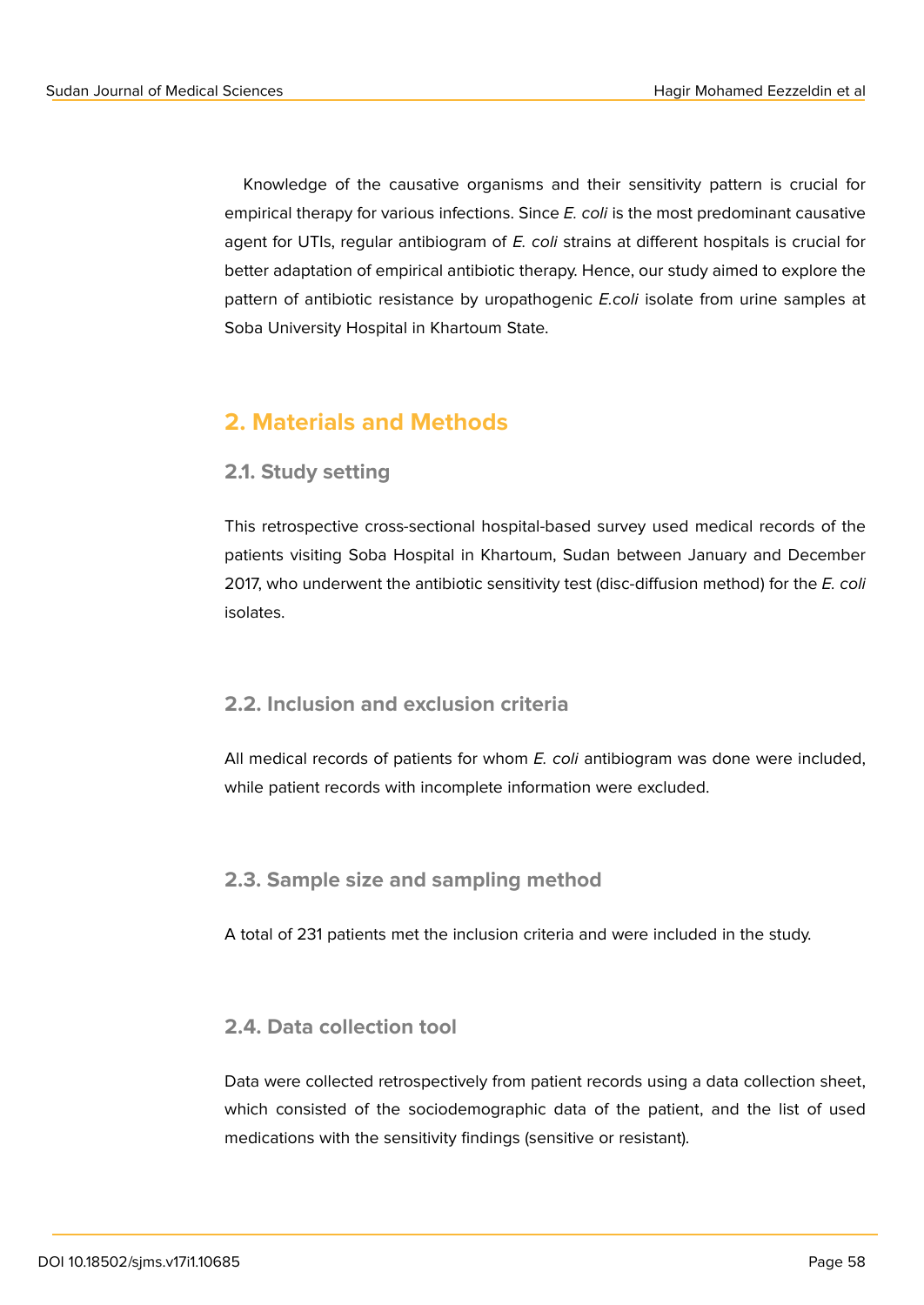#### **2.5. Data analysis**

Data were analyzed by the International Business Machines (IBM) Statistical Package for Social Sciences [SPSS] for Windows, v.22.0 software [Armonk, NY: IBM Corp]. Descriptive statistics (frequency tables) and bivariate analysis (Chi-square) was done. *P*-value ≤ 0.05 was considered significant in comparative data.

### **3. Results**

Of the 231 urine culture samples, 160 (69.3%) were of females and 71 (30.7%) of males. Additionally, while 159 (68.8%) samples were of adults, 72 (31.6%) were of pediatric patients. Regarding patient age, 20.8% of the participants were aged 1–6 years, and 28.6% were >60 years (Table 1)

Regarding the antibiotics sensitivity pattern for different antibiotics, as shown in Table 2, the pattern to β-lactams antibiotics were varied, *E. coli* was resistant to ampicillin in 91.5% of the participants, and it was resistant to amoxicillin-clavulanic acid in 84.6%. Furthermore, the resistance rates for *E. coli* strains against cephalexin, cefuroxime, ceftazidime, and ceftriaxone were 69%, 73.1%, 71.7%, and 71.8%, respectively. Moreover, *E. coli* bacteria were resistant to ciprofloxacin in around two-thirds (65.9%) of the participants, and to gentamicin in about one-third (32.2%) of them. However, it was resistant to nitrofurantoin in only 10.6% of the samples. Interestingly, 99.6% of *E. coli* samples were sensitive to carbapenems (Table 2). On the other hand, the frequency of *E. coli* stains with MDR (with resistance to at least three classes of the antimicrobial agents) were 188 (81.4%) (Figure 1). Furthermore, *E. coli* samples from pediatric or adult patients showed different resistance and sensitivity patterns toward various antibacterial agents (Tables 3 and 4).

When chi-square was performed to determine the association of the antibiotic resistance and sociodemographic characteristics of the participants, the study showed no significant association between the sensitivity to antibacterial drugs and the gender or the age groups. However, the admission status (in- or outpatient) was significantly associated with the sensitivity to cephalexin, cefuroxime, ceftazidime, ceftriaxone, ciprofloxacin, gentamicin, and nitrofurantoin (0.041, 0.009, 0.003, 0.006, 0.000, 0.042, 0.012), respectively.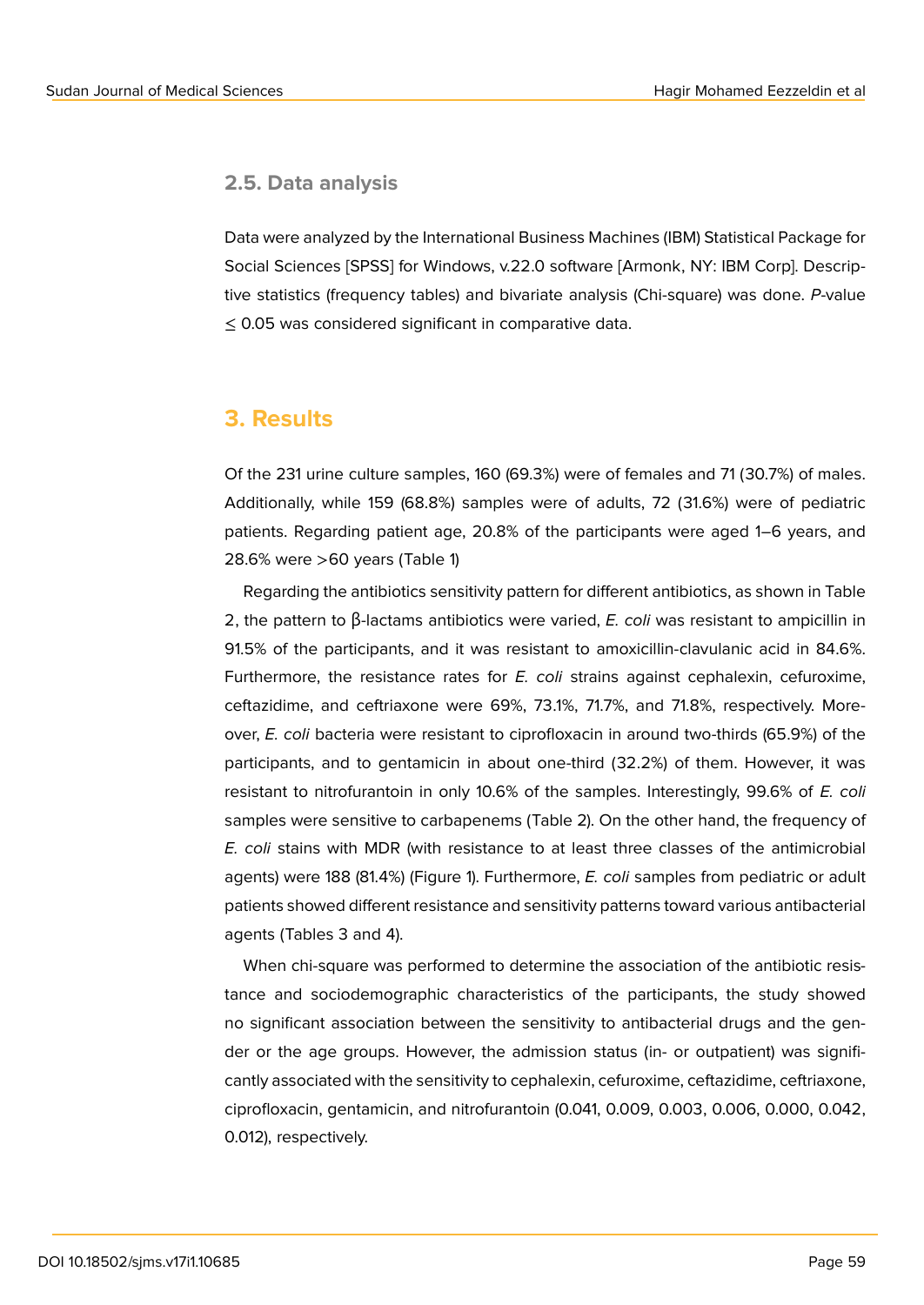

**Figure 1**: Distribution of study sample according to multiple antibiotics resistance.

| <b>Variable</b>       |            | <b>Number (frequency %)</b> |  |
|-----------------------|------------|-----------------------------|--|
| <b>Gender</b>         | Male       | 71 (30.7%)                  |  |
|                       | Female     | 160 (69.3%)                 |  |
| <b>Age category</b>   | Adult      | 159 (68.8%)                 |  |
|                       | Pediatric  | 72 (31.2%)                  |  |
|                       |            |                             |  |
| Age group (yr)        |            |                             |  |
|                       | $1 - 6$    | 48 (20.8%)                  |  |
|                       | $7 - 12$   | 20 (8.6%)                   |  |
|                       | $13 - 18$  | 4(1.7%)                     |  |
|                       | $19 - 30$  | 13(5.6)                     |  |
|                       | $31 - 40$  | 19(8.4)                     |  |
|                       | $41 - 50$  | 29(12.5)                    |  |
|                       | $51 - 60$  | 32 (13.8)                   |  |
|                       | $>60$      | 66 (28.6)                   |  |
| <b>Admission unit</b> | Inpatient  | 160 (69.3%)                 |  |
|                       | Outpatient | 71 (30.7%)                  |  |

TABLE 1: Demographic characteristics of the participants ( $n = 231$ ).

### **4. Discussion**

The emergence of antibiotic resistance in *E. coli* and other microorganisms that cause UTIs is increasing day by day, making it a critical health problem. Thus, in order to provide proper treatment for UTIs, it is crucial to measure the antibiotic resistance patterns in *E. coli* isolates [16]. In the present study, the total *E.coli* samples isolated within the study period were 231. We found that the occurrence of Uropathogenic *E. coli* frequency was higher in females than in males; this may occur due to the difference in the anatomy of the urinar[y t](#page-11-3)ract of the females, and the hormonal effects, pregnancy, certain type of birth control, and behavioral patterns [17–20]. Regarding the resistant pattern, 91.5%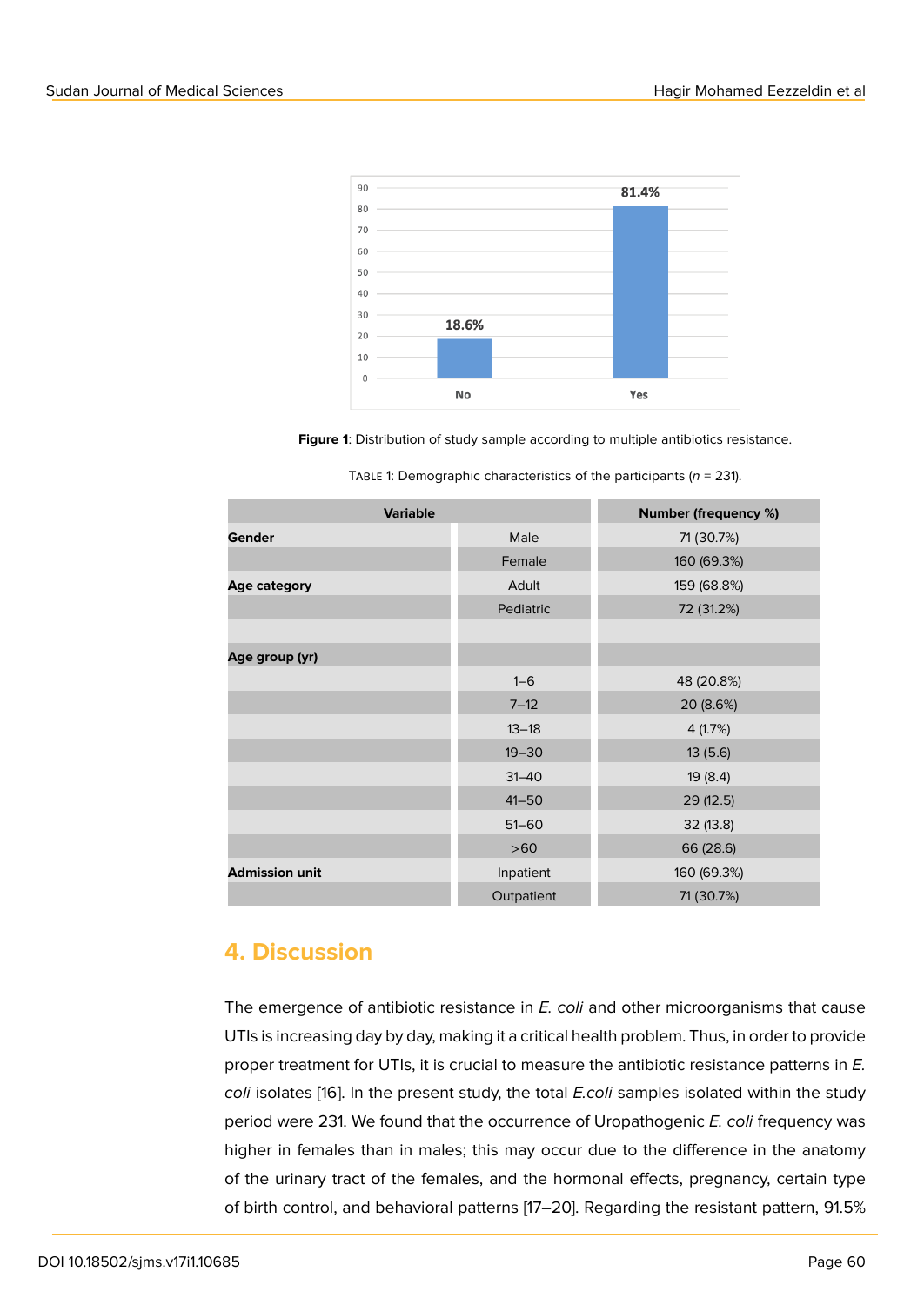| <b>Antibiotic class</b> | <b>Antibiotic</b>                | <b>Sensitivity test</b>        |            | $N$ (%)     |
|-------------------------|----------------------------------|--------------------------------|------------|-------------|
| $\beta$ -lactams        | Ampicillin                       | NRST <sup>†</sup> ( $n = 43$ ) |            |             |
|                         |                                  | RST <sup>*</sup> ( $n = 188$ ) | Resistance | 172 (91.5%) |
|                         |                                  |                                | Sensitive  | 16 (8.5%)   |
|                         | Amoxicillin +<br>Clavulanic acid | NRST ( $n = 10$ )              |            |             |
|                         |                                  | RST ( $n = 221$ )              | Resistance | 187 (84.6%) |
|                         |                                  |                                | Sensitive  | 34 (15.4%)  |
| Cephalosporin           | Cephalexin                       | <b>NRST</b> ( $n = 173$ )      |            |             |
|                         |                                  | RST ( $n = 58$ )               | Resistance | 40 (69%)    |
|                         |                                  |                                | Sensitive  | 18 (31%)    |
|                         | Cefuroxime                       | NRST $(n = 8)$                 |            |             |
|                         |                                  | RST ( $n = 223$ )              | Resistance | 163 (73.1%) |
|                         |                                  |                                | Sensitive  | 60 (26.9%)  |
|                         | Ceftazidime                      | NRST $(n = 8)$                 |            |             |
|                         |                                  | RST ( $n = 223$ )              | Resistance | 160 (71.7%) |
|                         |                                  |                                | Sensitive  | 63 (28.3%)  |
|                         | Ceftriaxone                      | NRST $(n = 4)$                 |            |             |
|                         |                                  | RST ( $n = 227$ )              | Resistance | 163 (71.8%) |
|                         |                                  |                                | Sensitive  | 64 (28.2%)  |
| Flouroquinolones        | Ciprofloxacin                    | NRST $(n = 8)$                 |            |             |
|                         |                                  | RST ( $n = 223$ )              | Resistance | 147 (65.9%) |
|                         |                                  |                                | Sensitive  | 77 (34.1%)  |
| <b>Aminoglycosides</b>  | Gentamycin                       | <b>NRST</b> ( $n = 60$ )       |            |             |
|                         |                                  | RST ( $n = 171$ )              | Resistance | 55 (32.2%)  |
|                         |                                  |                                | Sensitive  | 116 (67.8%) |
|                         | Amikacin                         | NRST $(n = 4)$                 |            |             |
|                         |                                  | RST ( $n = 227$ )              | Resistance | 20 (8.8%)   |
|                         |                                  |                                | Sensitive  | 208 (91.2%) |
| <b>Carbapenems</b>      | Meropenem and<br>imipenem        | NRST $(n = 2)$                 |            |             |
|                         |                                  | RST ( $n = 229$ )              | Resistance | 1(0.4%)     |
|                         |                                  |                                | Sensitive  | 228 (99.6%) |
| <b>Sulphonamides</b>    | Co-trimoxazole                   | NRST $(n = 4)$                 |            |             |
|                         |                                  | RST ( $n = 227$ )              | Resistance | 169 (73.2%) |
|                         |                                  |                                | Sensitive  | 58 (26.8%)  |
| <b>Others</b>           | Nitrofurantoin                   | NRST $(n = 5)$                 |            |             |
|                         |                                  | RST ( $n = 226$ )              | Resistance | 24 (10.6%)  |
|                         |                                  |                                | Sensitive  | 202 (89.4%) |

Table 2: Distribution of study sample according to sensitivity pattern (*n* = 231).

<sup>∗</sup>RST: Requested sensitivity test; †NRST: Not requested sensitivity test.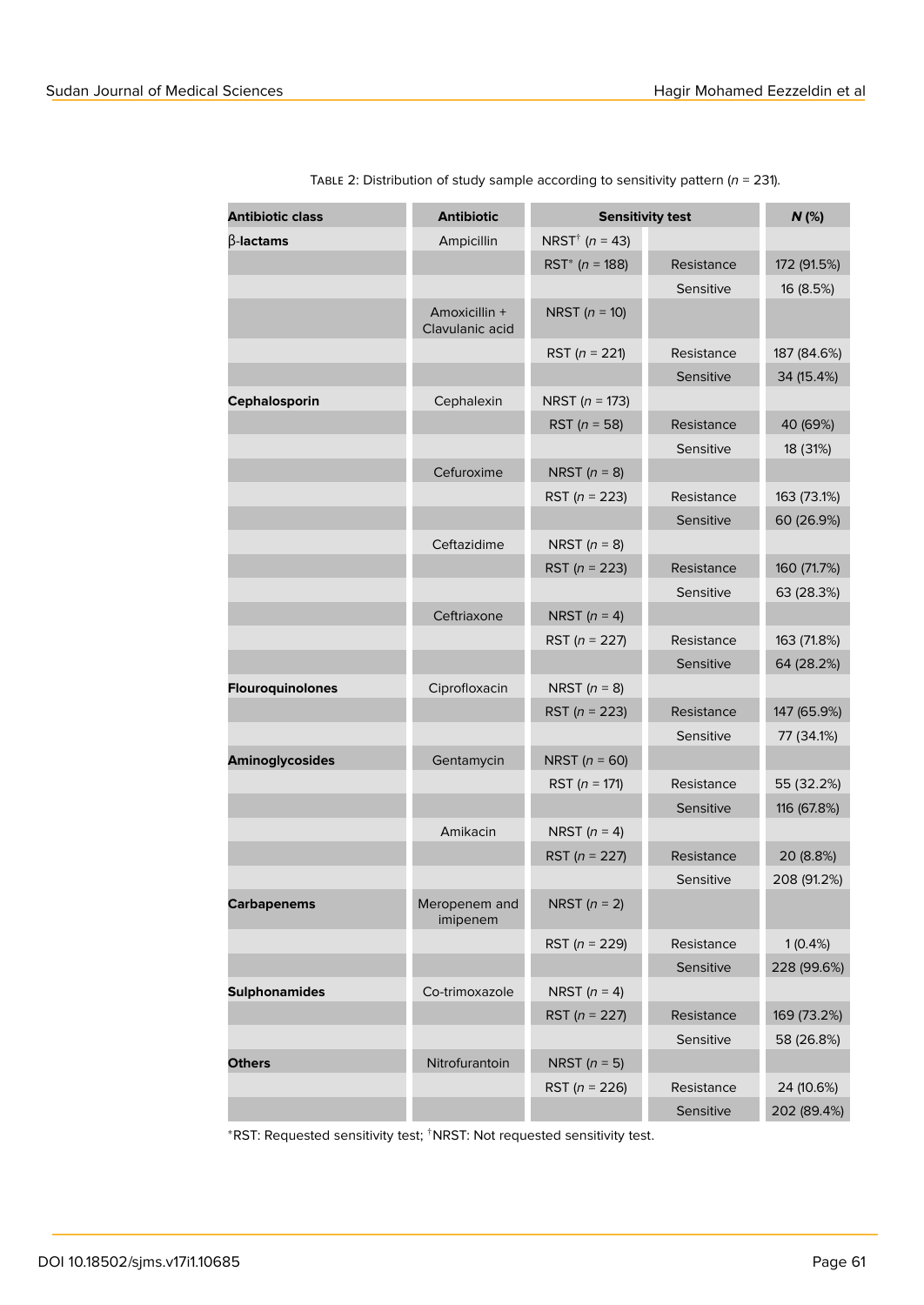| <b>Antibiotic Class</b> | <b>Antibiotic</b>                | <b>Sensitivity test</b>       |                         | $N$ (%)    |
|-------------------------|----------------------------------|-------------------------------|-------------------------|------------|
| $\beta$ -lactams        | Ampicillin                       |                               | NRST $\dagger$ (n = 14) |            |
|                         |                                  | RST <sup>*</sup> ( $n = 58$ ) | Resistance              | 55 (94.8%) |
|                         |                                  |                               | Sensitive               | 3(5.2%)    |
|                         | Amoxicillin +<br>Clavulanic acid |                               | NRST $(n = 2)$          |            |
|                         |                                  | RST ( $n = 70$ )              | Resistance              | 59 (84.3%) |
|                         |                                  |                               | Sensitive               | 11 (15.7%) |
| Cephalosporin           | Cefuroxime                       |                               | NRST $(n = 4)$          |            |
|                         |                                  | RST ( $n = 68$ )              | Resistance              | 51 (75%)   |
|                         |                                  |                               | Sensitive               | 17 (25%)   |
|                         | Ceftazidime                      |                               | NRST $(n = 4)$          |            |
|                         |                                  | RST ( $n = 68$ )              | Resistance              | 48 (70.6%) |
|                         |                                  |                               | Sensitive               | 20 (29.4%) |
|                         | Ceftriaxone                      |                               | NRST $(n = 0)$          |            |
|                         |                                  | RST ( $n = 72$ )              | Resistance              | 51 (70.8%) |
|                         |                                  |                               | Sensitive               | 21 (29.2%) |
| Flouroquinolones        | Ciprofloxacin                    |                               | NRST $(n = 1)$          |            |
|                         |                                  | RST ( $n = 71$ )              | Resistance              | 46 (64.8%) |
|                         |                                  |                               | Sensitive               | 25 (35.2%) |
| <b>Aminoglycosides</b>  | Gentamycin                       |                               | NRST ( $n = 16$ )       |            |
|                         |                                  | RST ( $n = 56$ )              | Resistance              | 19 (33.9%) |
|                         |                                  |                               | Sensitive               | 37 (66.1%) |
|                         | Amikacin                         |                               | NRST $(n = 0)$          |            |
|                         |                                  | RST ( $n = 72$ )              | Resistance              | 7 (9.9%)   |
|                         |                                  |                               | Sensitive               | 65 (90.1%) |
| <b>Carbapenems</b>      | Meropenem and<br>imipenem        |                               | NRST $(n = 2)$          |            |
|                         |                                  | RST ( $n = 70$ )              | Resistance              | 1(1.4%)    |
|                         |                                  |                               | Sensitive               | 69 (98.6%) |
| <b>Sulphonamides</b>    | Co-trimoxazole                   |                               | NRST $(n = 1)$          |            |
|                         |                                  | RST ( $n = 71$ )              | Resistance              | 56 (78.9%) |
|                         |                                  |                               | Sensitive               | 15 (21.1%) |
| <b>Others</b>           | Nitrofurantoin                   |                               | NRST $(n = 2)$          |            |
|                         |                                  | RST ( $n = 70$ )              | Resistance              | 11 (15.7%) |
|                         |                                  |                               | Sensitive               | 59 (84.3%) |

Table 3: Distribution of pediatric patients' sample according to sensitivity pattern for (*n* = 72).

**\* RST:** requested sensitivity test; † **NRST:** not requested sensitivity test.

and 84.6% of *E.coli* samples were resistant to ampicillin and co-amoxiclav, respectively, which indicated a cautious use of these antibiotics for the treatment of UTIs. Similar findings were seen in India and Pakistan [21–23]. The resistance rates were also high for cephalosporin antibiotics, including cephalexin (90.6%), ceftazidime (71%), cefuroxime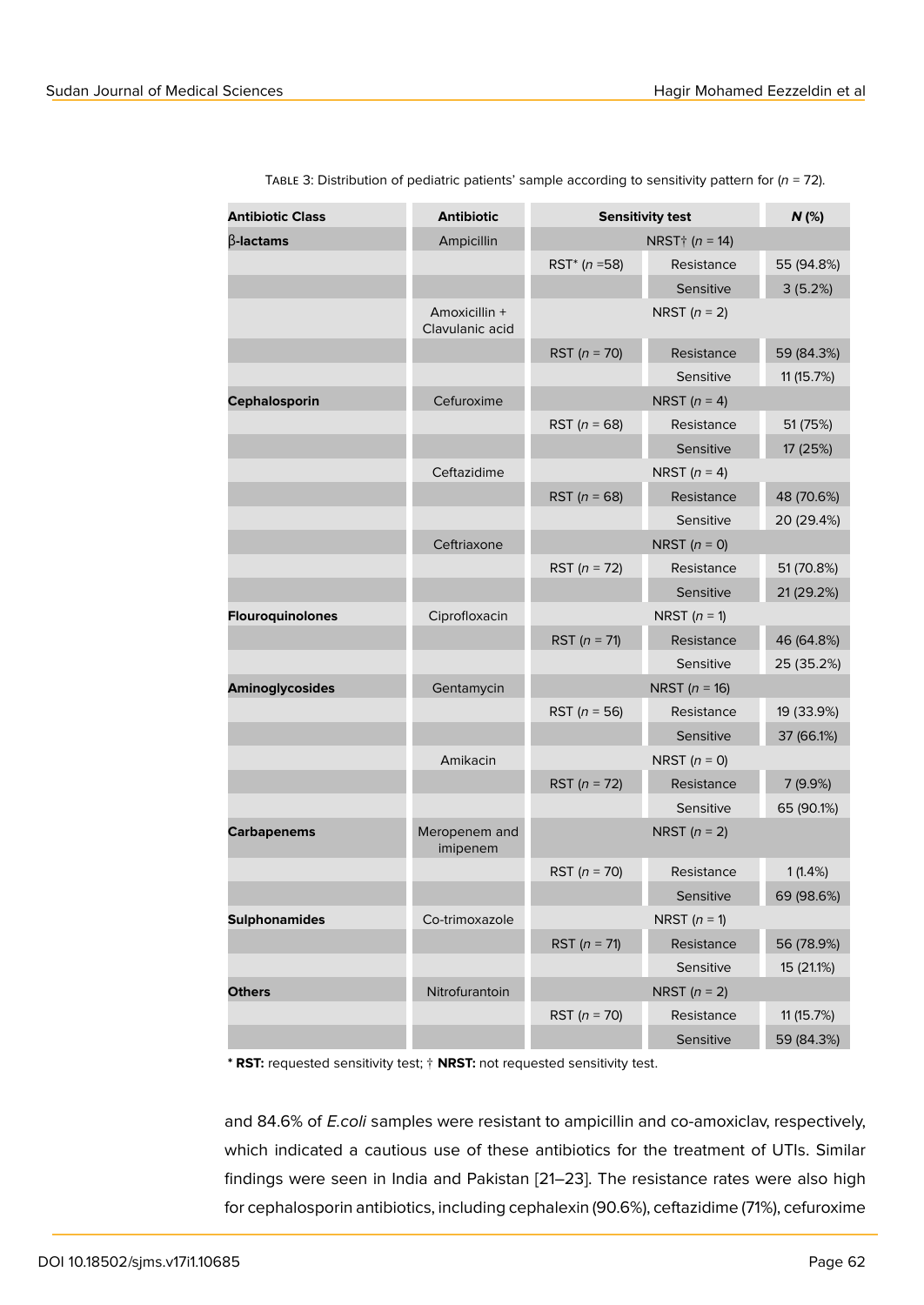| <b>Antibiotic class</b> | <b>Antibiotic</b>                | <b>Sensitivity test</b>        |                           | $N$ (%)     |
|-------------------------|----------------------------------|--------------------------------|---------------------------|-------------|
|                         |                                  |                                |                           |             |
| $\beta$ -lactams        | Ampicillin                       | NRST <sup>†</sup> ( $n = 29$ ) |                           |             |
|                         |                                  | RST <sup>*</sup> ( $n = 130$ ) | Resistance                | 117 (90%)   |
|                         |                                  |                                | Sensitive                 | 13 (10%)    |
|                         | Amoxicillin +<br>Clavulanic acid |                                | NRST $(n = 8)$            |             |
|                         |                                  | RST ( $n = 151$ )              | Resistance                | 128 (84.7%) |
|                         |                                  |                                | Sensitive                 | 23 (15.3%)  |
| Cephalosporin           | Cephalexin                       |                                | <b>NRST</b> ( $n = 113$ ) |             |
|                         |                                  | RST ( $n = 46$ )               | Resistance                | 32 (69.6%)  |
|                         |                                  |                                | Sensitive                 | 14 (30.4%)  |
|                         | Cefuroxime                       |                                | NRST $(n = 4)$            |             |
|                         |                                  | RST ( $n = 155$ )              | Resistance                | 112 (72.3%) |
|                         |                                  |                                | Sensitive                 | 43 (27.7%)  |
|                         | Ceftazidime                      |                                | NRST $(n = 4)$            |             |
|                         |                                  | RST ( $n = 155$ )              | Resistance                | 112 (72.3%) |
|                         |                                  |                                | Sensitive                 | 43 (27.7%)  |
|                         | Ceftriaxone                      |                                | NRST $(n = 4)$            |             |
|                         |                                  | RST ( $n = 155$ )              | Resistance                | 112 (72.3%) |
|                         |                                  |                                | Sensitive                 | 43 (27.7%)  |
| Flouroquinolones        | Ciprofloxacin                    |                                | NRST $(n = 7)$            |             |
|                         |                                  | RST ( $n = 152$ )              | Resistance                | 101 (66.4%) |
|                         |                                  |                                | Sensitive                 | 52 (33.6%)  |
| <b>Aminoglycosides</b>  | Gentamycin                       |                                | NRST ( $n = 44$ )         |             |
|                         |                                  | RST ( $n = 115$ )              | Resistance                | 36 (31.3%)  |
|                         |                                  |                                | Sensitive                 | 79 (68.7%)  |
|                         | Amikacin                         |                                | NRST $(n = 3)$            |             |
|                         |                                  | RST ( $n = 156$ )              | Resistance                | 13 (8.3%)   |
|                         |                                  |                                | Sensitive                 | 143 (91.7%) |
| <b>Carbapenems</b>      | Meropenem and<br>imipenem        |                                | NRST $(n=0)$              |             |
|                         |                                  | RST ( $n = 159$ )              | Resistance                | O(0%)       |
|                         |                                  |                                | Sensitive                 | 159 (100%)  |
| <b>Sulphonamides</b>    | Co-trimoxazole                   |                                | NRST $(n = 3)$            |             |
|                         |                                  | RST ( $n = 156$ )              | Resistance                | 113 (72.4%) |
|                         |                                  |                                | Sensitive                 | 43 (27.6%)  |
| <b>Others</b>           | Nitrofurantoin                   |                                | NRST $(n = 3)$            |             |
|                         |                                  | RST ( $n = 156$ )              | Resistance                | 13 (8.3%)   |
|                         |                                  |                                | Sensitive                 | 143 (91.7%) |

Table 4: Distribution of adult patients' sample according to sensitivity pattern for (*n* = 159).

**\*RST:** Requested sensitivity test; †**NRST:** Not requested sensitivity test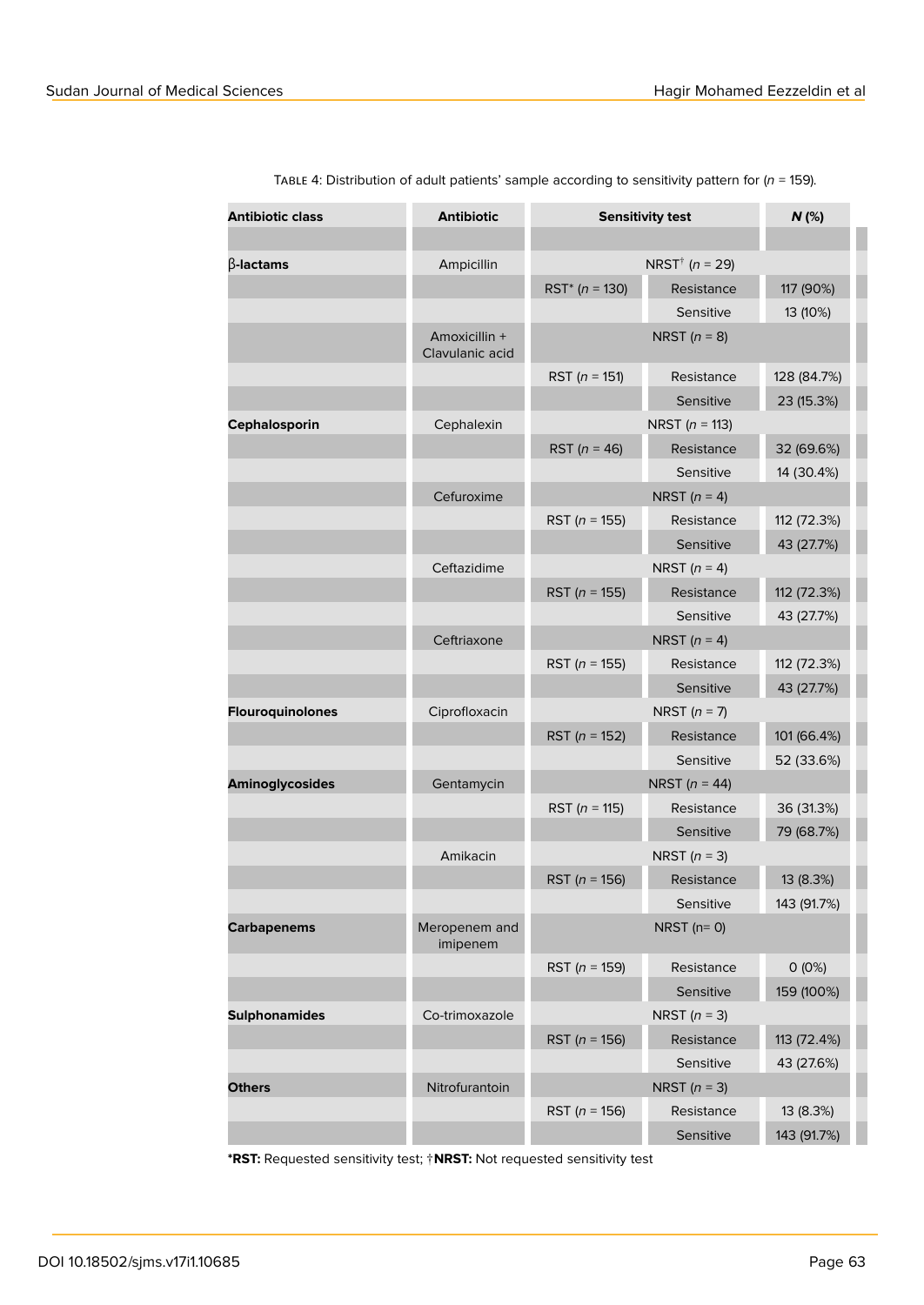(72%), and ceftriaxone (72%), which renders them inefficient as empirical therapy against UTIs. The main reason for that is the irrational prescribing of these classes of drugs in different hospitals in Sudan [24–26]. However, in United States, due to the rational prescribing of antibiotics, the resistance rates to penicillin and cephalosporins were comparatively low [27].

Trimethoprim-sulfamethoxazole (co-trimoxazole) has been widely used for the treatment of UTIs, but our results showed high resistance (74.4%), this result is inconsistent with other studies [\[21,](#page-12-0) 27]. Among aminoglycosides, the observed resistance rate for gentamicin and amikacin were 32.2% and 8.8%, respectively, with a significant association with the kind of admission ( $p \boxtimes$  0.05). Similar results were observed form a hospital in Tamil Nadu, India, where gentamicin and amikacin resistance rates were 30.4% and 10.5%, respectively [19]. However, even with high sensitivities for these antibiotics, the utilization of aminoglycosides is low, due to their nephrotoxicity and ototoxicity [28]. On the other hand, fluoroquinolones, especially ciprofloxacin, have been the most frequently used ant[ibi](#page-11-4)otic for UTIs in the recent past [29]. In the present study, *E. coli* strains were highly resistant (65.9%) to ciprofloxacin, this finding is concer[ning](#page-12-1), as fluoroquinolones are frequently used empirically to treat UTIs, especially complicated infections. Interestingly, the resistance to nitrofura[nto](#page-12-2)in was very low (10.6%) in comparison to other antibiotics, which suggest using this drug as the first-line option in the empirical treatment of uncomplicated cystitis and other lower UTIs. This low rate of resistance may be due to the limited use of nitrofurantoin in the last years. These findings were also observed worldwide [21, 30].

Among the carbapenems class of antibiotics, this study demonstrated there was only one resistant case for all tested isolates, as these drugs are restricted for severe infections. In contrast to another study done in a tertiary care hospital in India that showed relatively high resistance (43.3%) to carbapenems, these may have resulted due to misuse and overuse of this class in the hospital [31]. In addition, the current study showed a high rate (81.4%) of MDR of *E. coli* in comparison to another study done in the United States that showed only 7.1% of MDR [32]. A high occurrence of MDR could result from many factors including hospitalization, dia[bet](#page-12-3)es, chronic renal disease, and catheterization [33, 34].

### **Limitations**

The limitations of the current study are: firstly, the cross-sectional design in one hospital may not allow generalization of the findings to all hospitals in Sudan. Secondly,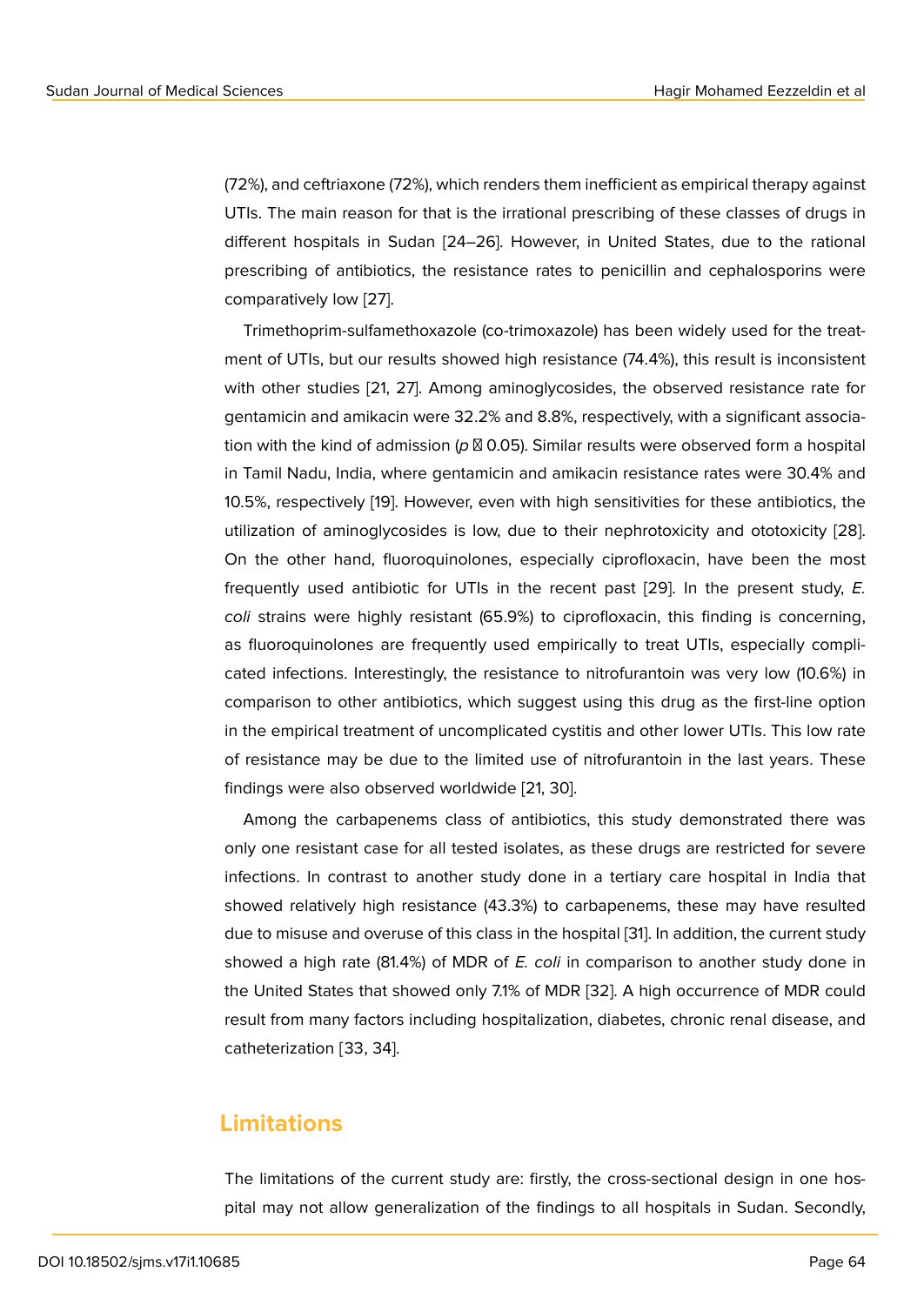many incomplete and missed data were also reported. Despite these limitations, this surveillance is essential, as it demonstrates the situation of the *E. coli* resistance to antibiotics which will help a lot in the proper selection of empirical therapy to treat UTIs. However, prospective studies are urgently needed in other Sudanese Hospitals in order to determine the resistance and sensitivity patterns for *E. coli* and microorganisms.

### **5. Conclusion**

The uropathogenic *E.coli* are highly resistant to the majority of antibiotics commonly used in the clinical practice in inpatients and outpatients. The *E. coli* resistance rate was observed to be high for ampicillin, combination B-lactamase inhibitor (amoxicillin/clavulanic acid), and cephalosporin (cefuroxime, ceftazidime, and ceftriaxone), fluoroquinolones, and co-trimoxazole. However, *E. coli* showed lower resistance to nitrofurantoin, amikacin, and carbapenems; this can be reserved for empirical treatment of UTIs. According to our findings, we recommend using nitrofurantoin as an empirical therapy for the treatment of lower UTIs.

## **Acknowledgements**

The authors would like to thank all members of the Department of Microbiology at Soba University Hospital for their help and collaboration.

## **Ethical Considerations**

The ethical clearance was obtained from the Ethical Committee of the Faculty of Pharmacy, University of Khartoum. Additional approval was taken from the administration of Soba University Hospital and the Department of Microbiology in the hospital before starting data collection. All collected data were coded while ensuring confidentiality throughout the study.

## **Competing Interests**

There are no conflicts of interest.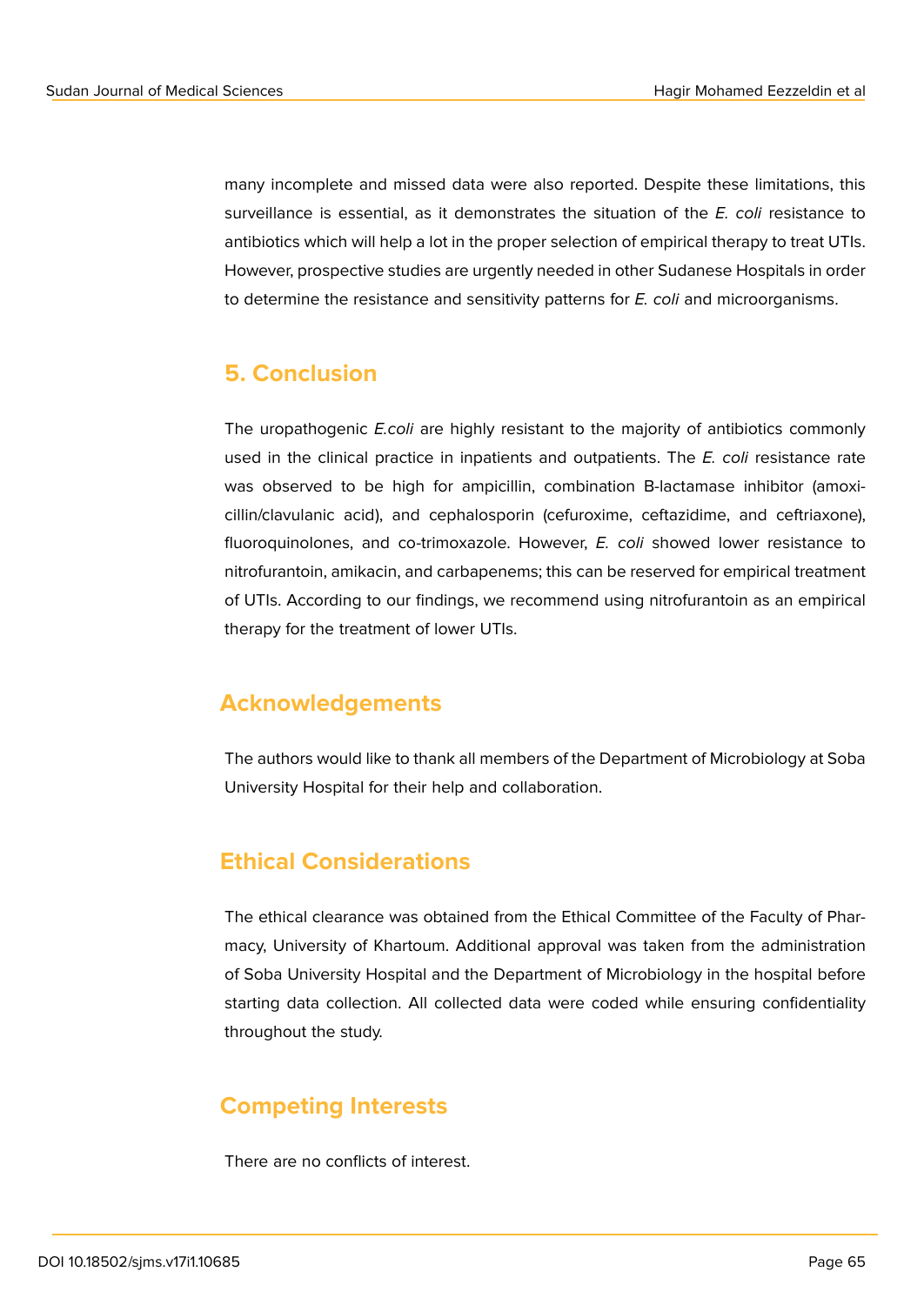# **Availability of Data and Material**

All relevant data of this study are available to any interested researchers upon reasonable request to the corresponding author.

# **Funding**

None.

### **References**

- <span id="page-10-0"></span>[1] Mazzariol, A., Bazaj, A., and Cornaglia, G. (2017). Multi-drug-resistant gram-negative bacteria causing urinary tract infections: a review. *Journal of Chemotherapy*, vol. 29, no. 1, pp. 2–9.
- [2] Medina, M. and Castillo-Pino, E. (2019). An introduction to the epidemiology and burden of urinary tract infections. *Therapeutic Advances in Urology*. https://doi.org/10.1177/1756287219832172
- <span id="page-10-1"></span>[3] Flores-Mireles, A. L., Walker, J. N., Caparon, M., et al. 2015 (). Urinary tract infections: epidemiology, mechanisms of infection and treatment options. *Nature Reviews Microbiology*, vol. 13, no. 5, pp. 269–284.
- [4] Alanazi, M. Q., Alqahtani, F. Y., and Aleanizy, F. S. (2018). An evaluation of E. coli in urinary tract infection in emergency department at KAMC in Riyadh, Saudi Arabia: retrospective study. *Annals of Clinical Microbiology and Antimicrobials*, vol. 17, no. 1, p. 3.
- <span id="page-10-2"></span>[5] Hooton, T. M. (2012). Clinical practice. Uncomplicated urinary tract infection. *New England Journal of Medicine*, vol. 366, no. 11, pp. 1028–1037.
- <span id="page-10-3"></span>[6] Foxman, B. (2014). Urinary tract infection syndromes: occurrence, recurrence, bacteriology, risk factors, and disease burden. *Infectious Disease Clinics of North America*, vol. 28, no. 1, pp. 1–13.
- [7] Nicolle, L. E. and AMMI Canada Guidelines Committee. (2005). Complicated urinary tract infection in adults. *Canadian Journal of Infectious Diseases and Medical Microbiology*, vol. 16, no. 6, pp. 349–360.
- [8] Levison, M. E. and Kaye, D. (2013). Treatment of complicated urinary tract infections with an emphasis on drug-resistant gram-negative uropathogens. *Current Infectious Disease Reports*, vol. 15, no. 2, pp. 109–115.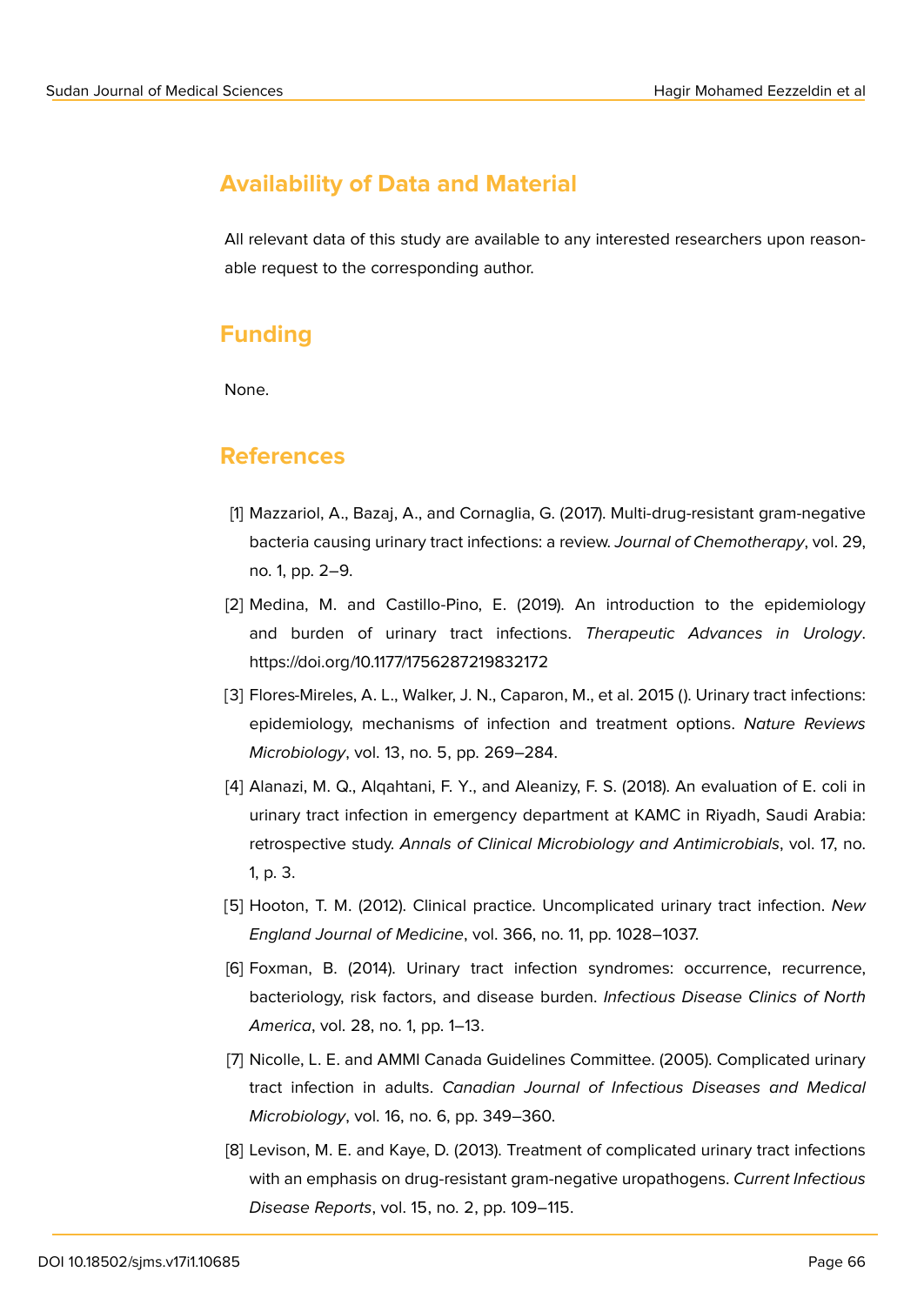- <span id="page-11-0"></span>[9] Beahm, N. P., Nicolle, L. E., Bursey, A., et al. (2017). The assessment and management of urinary tract infections in adults: guidelines for pharmacists. *Canadian Pharmacists Journal*, vol. 150, no. 5, pp. 298–305.
- <span id="page-11-1"></span>[10] Tandogdu, Z. and Wagenlehner, F. M. (2016). Global epidemiology of urinary tract infections. *Current Opinion in Infectious Diseases*, vol. 29, no. 1, pp. 73–79.
- <span id="page-11-2"></span>[11] Gupta, K., Hooton, T. M., Naber, K. G., et al. (2011). International clinical practice guidelines for the treatment of acute uncomplicated cystitis and pyelonephritis in women: a 2010 update by the Infectious Diseases Society of America and the European Society for Microbiology and Infectious Diseases. *Clinical Infectious Diseases*, vol. 52, no. 5, pp. e103–e20.
- [12] Al Yousef, S. A., Younis, S., Farrag, E., et al. (2016). Clinical and laboratory profile of urinary tract infections associated with extended spectrum beta-lactamase producing *Escherichia coli* and *Klebsiella pneumoniae*. *Annals of Clinical & Laboratory Science*, vol. 46, no. 4, pp. 393–400.
- [13] Ikram, R., Psutka, R., Carter, A., et al. (2015). An outbreak of multi-drug resistant *Escherichia coli* urinary tract infection in an elderly population: a case-control study of risk factors. *BMC Infectious Diseases*, vol. 15, no. 1, p. 224.
- [14] Raeispour, M. and Ranjbar, R. (2018). Antibiotic resistance, virulence factors and genotyping of uropathogenic *Escherichia coli* strains. *Antimicrobial Resistance & Infection Control*, vol. 7, no. 118, pp. 018–0411.
- [15] Komolafe, O. O. (2003). Antibiotic resistance in bacteria an emerging public health problem. *Malawi Medical Journal*, vol. 15, no. 2, pp. 63–67.
- <span id="page-11-3"></span>[16] Sabir, S., Ahmad Anjum, A., Ijaz, T., et al. (2014). Isolation and antibiotic susceptibility of *E. coli* from urinary tract infections in a tertiary care hospital. *Pakistan Journal of Medical Sciences*, vol. 30, no. 2, pp. 389–392.
- [17] Foxman, B. (2002). Epidemiology of urinary tract infections: incidence, morbidity, and economic costs. *American Journal of Medicine*, vol. 8, no. 113, pp. 01054–01059.
- [18] Huang, L.-F., Lo, Y.-C., Su, L.-H., et al. (2014). Antimicrobial susceptibility patterns among Escherichia coli urinary isolates from community-onset health careassociated urinary tract infection. *Journal of the Formosan Medical Association*, vol. 113, no. 12, pp. 970–973.
- <span id="page-11-4"></span>[19] Murugan, K., Savitha, T., and Vasanthi, S. (2012). Retrospective study of antibiotic resistance among uropathogens from rural teaching hospital, Tamilnadu, India. *Asian Pacific Journal of Tropical Disease*, vol. 2, no. 5, pp. 375–380.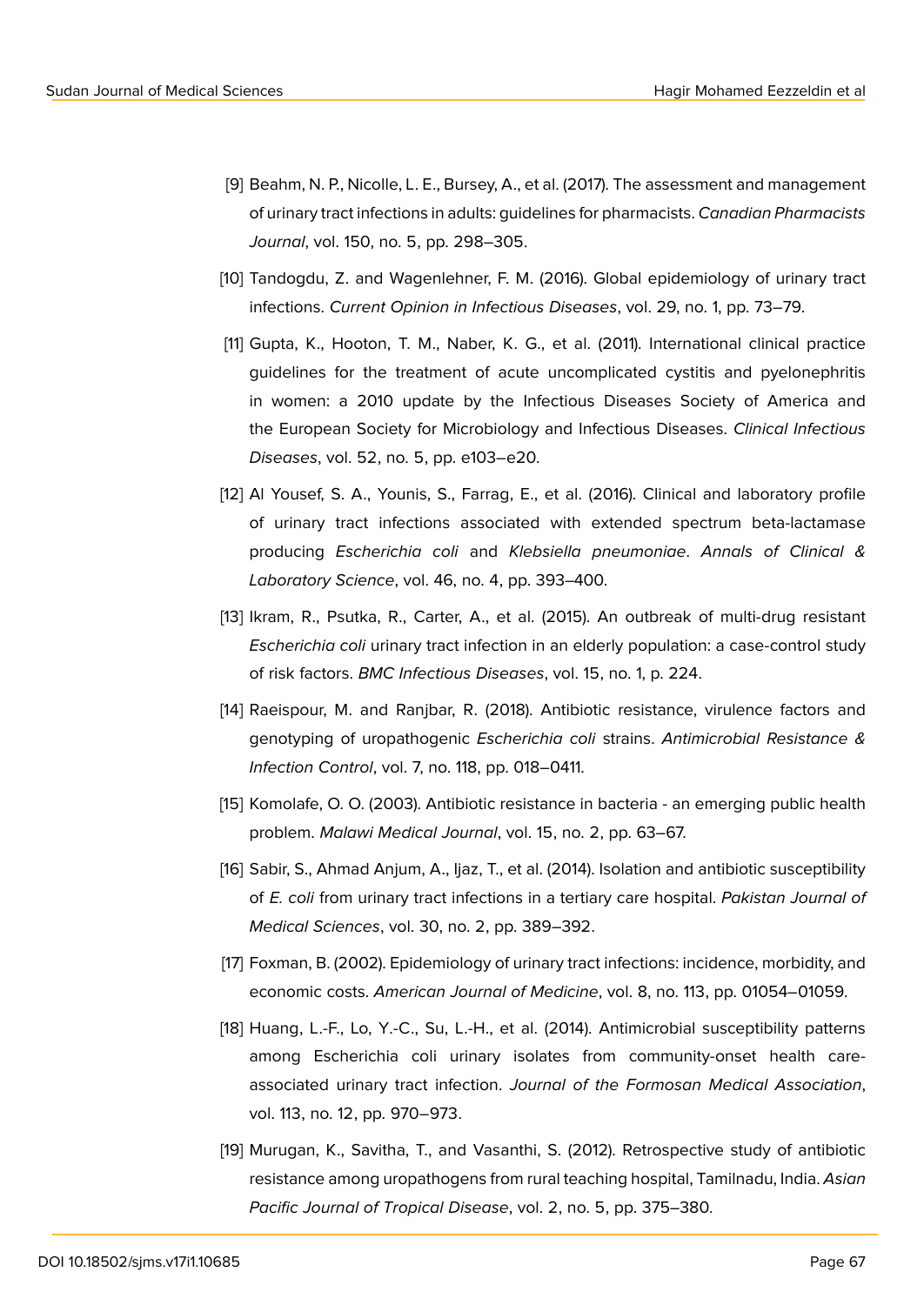- [20] Alperin, M., Burnett, L., Lukacz, E., et al. (2019). The mysteries of menopause and urogynecologic health: clinical and scientific gaps. *Menopause*, vol. 26, no. 1, pp. 103–111.
- [21] Mukherjee, M., Basu, S., Mukherjee, S. K., et al. (2013). Multidrug-resistance and extended spectrum beta-lactamase production in uropathogenic *E. coli* which were isolated from hospitalized patients in Kolkata, India. *Journal of Clinical and Diagnostic Research*, vol. 7, no. 3, pp. 449–453.
- [22] Bashir, S., Sarwar, Y., Ali, A., et al. (2011). Multiple drug resistance patterns in various phylogenetic groups of uropathogenic *E. coli* isolated from Faisalabad region of Pakistan. *Brazilian Journal of Microbiology*, vol. 42, no. 4, pp. 1278–1283.
- [23] Subbalaxmi, M. V., Lakshmi, V., and Lavanya, V. (2010). Antibiotic resistance experience in a tertiary care hospital in south India. *Journal of the Association of Physicians of India*, vol. 58, pp. 18–22.
- [24] Kheder, S. I. (2011). Cephalosporins usage and resistance trend in a Sudanese hospital surgical wards. *Journal of Pharmaceutical and Biomedical Sciences*, vol. 11, no. 3, pp. 1–6.
- [25] Abdalla, S. N. and Yousef, B. A. (2016). Prescribing patterns of antimicrobials in the Internal Medicine Department of Ibrahim Malik Teaching Hospital in Khartoum. *Pan African Medical Journal*, vol. 34, p. 89.
- [26] Elfaki, A. (2009). Assessment of antibiotics prescription in hospitalized patients at Elobeid Hospital, Sudan. *Sudan Journal of Medical Sciences*, vol. 4, no. 3, pp. 269– 272.
- <span id="page-12-0"></span>[27] Morrill, H. J., Morton, J. B., Caffrey, A. R., et al. (2017). Antimicrobial resistance of *Escherichia coli* urinary isolates in the Veterans Affairs Health Care System. *Antimicrobial Agents and Chemotherapy*, vol. 61, no. 5, pp. 02236-16.
- <span id="page-12-1"></span>[28] Xie, J., Talaska, A. E., and Schacht, J. (2011). New developments in aminoglycoside therapy and ototoxicity. *Hearing Research*, vol. 281, no. 1–2, pp. 28–37.
- <span id="page-12-2"></span>[29] Andriole, V. T. (2005). The quinolones: past, present, and future. *Clinical Infectious Diseases*, vol. 15, no. 41, p. 428051.
- [30] Sanchez, G. V., Baird, A. M., Karlowsky, J. A., et al. (2014). Nitrofurantoin retains antimicrobial activity against multidrug-resistant urinary *Escherichia coli* from US outpatients. *Journal of Antimicrobial Chemotherapy*, vol. 69, no. 12, pp. 3259–3262.
- <span id="page-12-3"></span>[31] Hasan, A. S., Nair, D., Kaur, J., et al. (2007). Resistance patterns of urinary isolates in a tertiary Indian hospital. *Journal of Ayub Medical College Abbottabad*, vol. 19, no. 1, pp. 39–41.